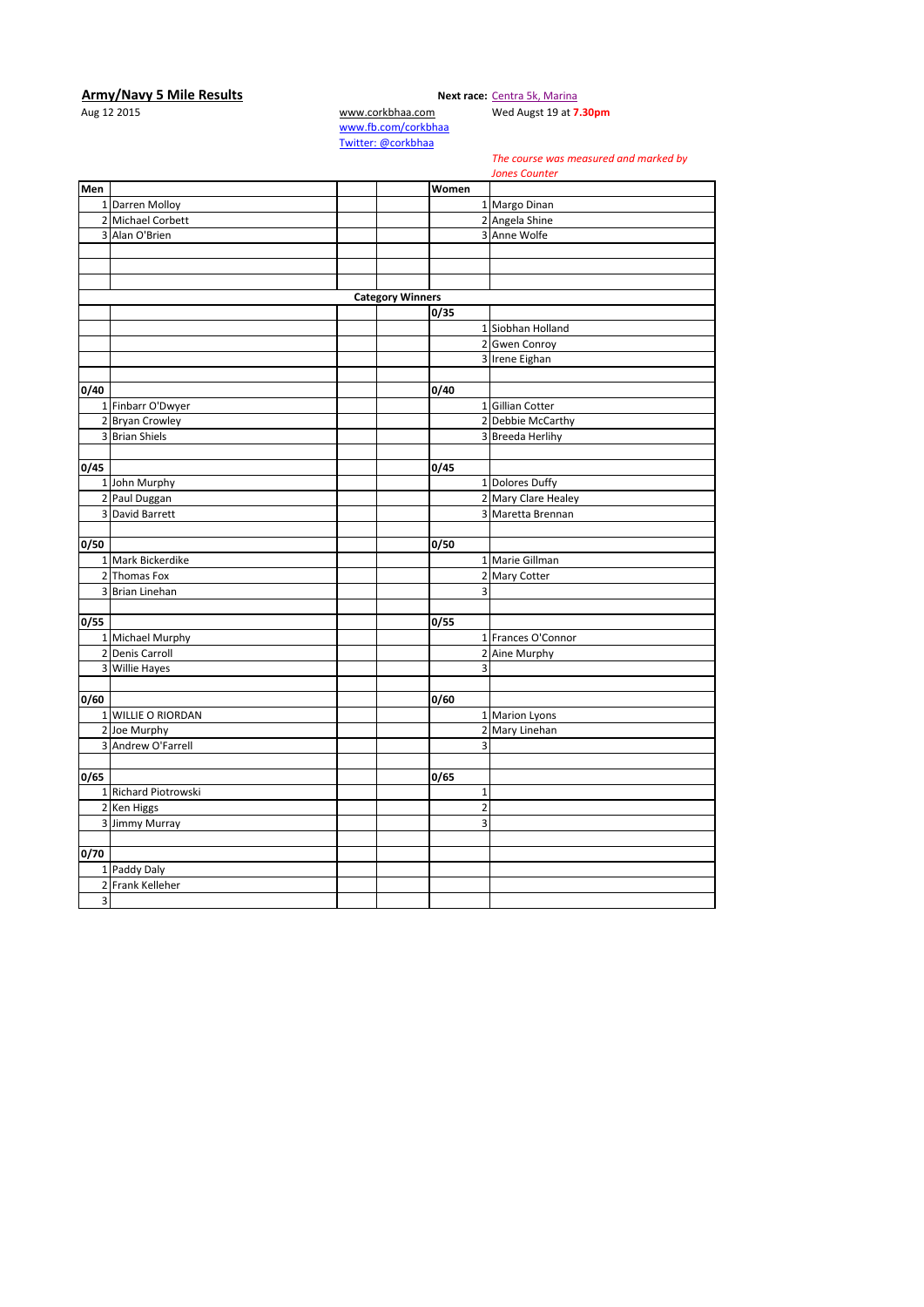|                         | <b>Team Results</b>        |        |  |       |                   |        |  |  |
|-------------------------|----------------------------|--------|--|-------|-------------------|--------|--|--|
| Men<br>A                |                            | Points |  | Women |                   | Points |  |  |
|                         |                            |        |  | A     |                   |        |  |  |
|                         | 1 Navy                     | 23     |  |       | $1$ UCC           | 190    |  |  |
|                         | 2 Musgrave                 | 50     |  |       | 2 Fit4Life        | 191    |  |  |
|                         | 3 Simply Suits             | 90     |  |       |                   |        |  |  |
|                         |                            |        |  |       |                   |        |  |  |
|                         |                            |        |  |       |                   |        |  |  |
|                         |                            |        |  |       |                   |        |  |  |
|                         |                            |        |  |       |                   |        |  |  |
|                         |                            |        |  |       |                   |        |  |  |
|                         |                            |        |  |       |                   |        |  |  |
|                         |                            |        |  |       |                   |        |  |  |
|                         |                            |        |  |       |                   |        |  |  |
| B                       |                            |        |  | B     |                   |        |  |  |
|                         | 1 McCarthy Insurance Group | 152    |  |       | 1 Novartis        | 188    |  |  |
|                         | $2$ IPS                    | 196    |  |       | 2 Merck Millipore | 200    |  |  |
|                         | 3 Depuy                    | 212    |  |       |                   |        |  |  |
|                         |                            |        |  |       |                   |        |  |  |
|                         |                            |        |  |       |                   |        |  |  |
|                         |                            |        |  |       |                   |        |  |  |
|                         |                            |        |  |       |                   |        |  |  |
|                         |                            |        |  |       |                   |        |  |  |
|                         |                            |        |  |       |                   |        |  |  |
| $\overline{\mathsf{c}}$ |                            |        |  |       |                   |        |  |  |
|                         | 1 Solarwinds               | 145    |  |       |                   |        |  |  |
|                         | 2 Cork County Council      | 183    |  |       |                   |        |  |  |
|                         | 3 EMC                      | 192    |  |       |                   |        |  |  |
|                         |                            |        |  |       |                   |        |  |  |
|                         |                            |        |  |       |                   |        |  |  |
|                         |                            |        |  |       |                   |        |  |  |
|                         |                            |        |  |       |                   |        |  |  |
|                         |                            |        |  |       |                   |        |  |  |
|                         |                            |        |  |       |                   |        |  |  |
|                         |                            |        |  |       |                   |        |  |  |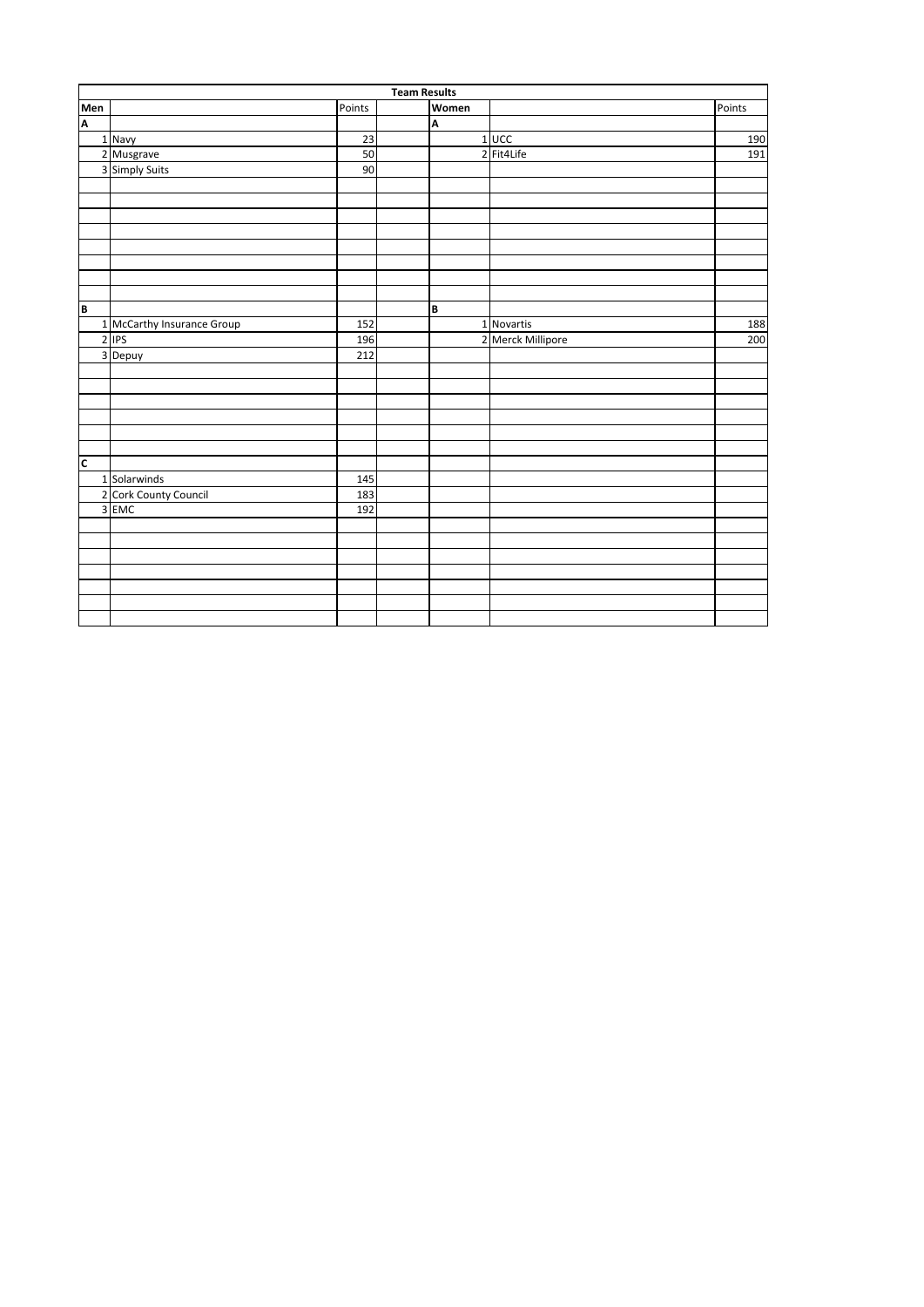| Pos | <b>Name</b>                          | Cat   | Prize               | Time     | Company                           | Team    |
|-----|--------------------------------------|-------|---------------------|----------|-----------------------------------|---------|
|     | 1 Darren Molloy                      |       | M1                  | 00:26:44 | Navy                              | $M-A-1$ |
|     | 2 Con Marshall                       |       |                     | 00:27:06 |                                   |         |
| 3   | <b>Michael Corbett</b>               |       | M2                  | 00:27:11 | Musgrave                          | $M-A-2$ |
| 4   | Alan O'Brien                         |       | M <sub>3</sub>      | 00:27:25 | McCarthy Insurance Group          | $M-B-1$ |
|     | 5 Edwin Sutton                       |       |                     | 00:27:45 | Eli Lilly                         |         |
|     | 6 Chris Murphy                       |       |                     | 00:27:51 | Navy                              | $M-A-1$ |
|     | 7 Finbarr O'Dwyer                    | 0/40A | 0/40A1              | 00:28:18 | <b>IPS</b>                        | $M-B-2$ |
|     | 8 Bryan Crowley                      | 0/40A | 0/40A2              | 00:28:29 | <b>Simply Suits</b>               | $M-A-3$ |
|     | 9 John Murphy                        | 0/45B | 0/45B1              | 00:28:29 | McCarthy Insurance Group          | $M-B-1$ |
|     | 10 Paul Duggan                       | 0/45B | 0/45B2              | 00:28:37 | Musgrave                          | $M-A-2$ |
|     | 11 David Barrett                     | 0/45B | 0/45B3              | 00:28:42 | Cork City Council                 |         |
|     | 12 David Craig                       |       |                     | 00:28:51 | Cork Garda                        |         |
|     | 13 John O'Callaghan                  | 0/45B |                     | 00:29:14 | CPJ                               |         |
|     | 14 Rory O'Callaghan                  |       |                     | 00:29:25 |                                   |         |
|     | 15 Michael Cremin                    |       |                     | 00:29:34 | Cork Flower Studio                |         |
|     | 16 Brian Shiels                      | 0/40A | 0/40A3              | 00:29:40 | Navy                              | $M-A-1$ |
|     | 17 Daire Reilly                      |       |                     | 00:29:49 |                                   |         |
|     | 18 Patrick Reidy                     |       |                     | 00:29:50 | Navy                              |         |
|     | 19 Tony Cambridge                    | 0/45B |                     | 00:29:53 | Depuy                             | $M-B-3$ |
|     | 20 Mark Bickerdike                   | 0/50C | 0/50C1              | 00:30:48 | <b>Blarney School of Motoring</b> |         |
|     | 21 Donal Murphy                      |       |                     | 00:30:50 | <b>IPS</b>                        | $M-B-2$ |
|     | 22 Thomas Fox                        | 0/50C |                     |          |                                   |         |
|     |                                      | 0/45B | 0/50C2              | 00:30:53 | Ronan Daly Jermyn Solicitors      |         |
|     | 23 James Callanan                    |       |                     | 00:30:57 | Pecoda Solutions                  |         |
|     | 24 Colin O'Herlihy<br>25 Dave Watson | 0/40A |                     | 00:31:01 | <b>CPJ</b>                        |         |
|     |                                      |       |                     | 00:31:15 | Decare Systems Ireland            |         |
|     | 26 Stephen Geoghegan                 | 0/40A |                     | 00:31:16 | EMC                               | $M-C-3$ |
|     | 27 Neil Mackay                       | 0/45B |                     | 00:31:30 | <b>HSE</b>                        |         |
|     | 28 Brian Linehan                     | 0/50C | 0/50C3              | 00:31:31 | G4S Security                      |         |
|     | 29 Michael Murphy                    | 0/55D | 0/55D1              | 00:31:36 | Novartis                          |         |
|     | 30 Maurice Cahill                    |       |                     | 00:31:52 | Merck Millipore                   |         |
|     | 31 John Griffin                      | 0/45B |                     | 00:31:57 | <b>Blarney Woolen Mills</b>       |         |
|     | 32 Dermot Slyne                      |       |                     | 00:32:26 |                                   |         |
|     | 33 Richard Piotrowski                | 0/65F | 0/65F1              | 00:32:33 | Stampdom                          |         |
|     | 34 Chris Bristow                     |       |                     | 00:32:34 |                                   |         |
|     | 35 David O'Callaghan                 |       |                     | 00:32:46 |                                   |         |
|     | 36 Dara O'Sullivan                   |       |                     | 00:32:48 |                                   |         |
|     | 37 Joe O'Loughlin                    | 0/40A |                     | 00:32:50 | Musgrave                          | $M-A-2$ |
|     | 38 Ed Dunphy                         |       |                     | 00:32:55 | Cork County Council               | $M-C-2$ |
|     | 39 Sean O'Brien                      |       |                     | 00:33:0  | <b>Simply Suits</b>               | $M-A-3$ |
|     | 40 Sham Riordan                      |       |                     | 00:33:08 |                                   |         |
|     | 41 Clifford Browne                   |       |                     | 00:33:10 |                                   |         |
|     | 42 Jonathan Kenneally                |       |                     | 00:33:13 | Solarwinds                        | $M-C-1$ |
| 43  | <b>Conor Mullane</b>                 |       |                     | 00:33:23 | <b>Simply Suits</b>               | $M-A-3$ |
|     | 44 Denis Carroll                     |       | 0/55D 0/55D2        | 00:33:34 | <b>Blarney Woolen Mills</b>       |         |
|     | 45 Derek Murphy                      |       |                     | 00:33:38 | Solarwinds                        | $M-C-1$ |
|     | 46 John Ward                         |       |                     | 00:33:41 | Depuy                             | $M-B-3$ |
|     | 47 David Hurley                      | 0/40A |                     | 00:33:46 | Musgrave                          |         |
|     | 48 Margo Dinan                       | 0/45J | F1                  | 00:33:56 | Fit4Life                          | $F-A-2$ |
|     | 49 Dave Sheehan                      |       |                     | 00:33:57 |                                   |         |
|     | 50 Benjamin Gearey                   | 0/45B |                     | 00:34:0  | UCC                               |         |
|     | 51 KIERAN MULCAHY                    | 0/45B |                     | 00:34:03 | Adapt IT                          |         |
|     | 52 WILLIE O RIORDAN                  | 0/60E | 0/60E1              | 00:34:04 | Army                              |         |
|     | 53 Willie Hayes                      | 0/55D | $\overline{0}/55D3$ | 00:34:05 | An Post Eircom                    |         |
|     | 54 Angela Shine                      | 0/401 | F <sub>2</sub>      | 00:34:09 | Kepak                             |         |
|     | 55 John O'Shaughnessy                | 0/50C |                     | 00:34:14 | John Healy Gates                  |         |
|     | 56 Derek Ahern                       |       |                     | 00:34:22 | <b>DCL Surveying</b>              |         |
|     | 57 John Scannell                     |       |                     | 00:34:24 |                                   |         |
|     | 58 Stephen Creedon                   |       |                     | 00:34:30 | Solarwinds                        | $M-C-1$ |
|     | 59 John O'Driscoll                   | 0/55D |                     | 00:34:33 | FAS                               |         |
|     | 60 Hugh Deasy                        |       |                     | 00:34:41 |                                   |         |
|     | 61 Ken Wynman                        |       |                     | 00:34:44 |                                   |         |
|     | 62 Anne Wolfe                        | 0/401 | F3                  | 00:34:47 | Joyce Wolfe Physio                |         |
|     | 63 Tomas MacCormaic                  | 0/40A |                     | 00:34:59 | <b>MacCormack Construction</b>    |         |
|     | 64 Andrew O'Leary                    |       |                     | 00:35:0  |                                   |         |
|     | 65 Finbarr Lehane                    |       |                     | 00:35:05 |                                   |         |
|     |                                      |       |                     |          |                                   |         |
|     | 66 Michael Brennan                   | 0/45B |                     | 00:35:07 | <b>CIT</b>                        |         |
|     | 67 David Kidney                      |       |                     | 00:35:10 | <b>Cork County Council</b>        | $M-C-2$ |
|     | 68 Stephen McCormick                 |       |                     | 00:35:14 |                                   |         |
|     | 69 Billy Gough                       |       |                     | 00:35:16 | Pfizer Ringaskiddy                |         |
|     | 70 Sean O'Regan                      |       |                     | 00:35:17 |                                   |         |
|     | 71 Billy Geaney                      | 0/45B |                     | 00:35:18 | Southern Milling                  |         |
|     | 72 Dermot Gallagher                  |       |                     | 00:35:27 | Novartis                          |         |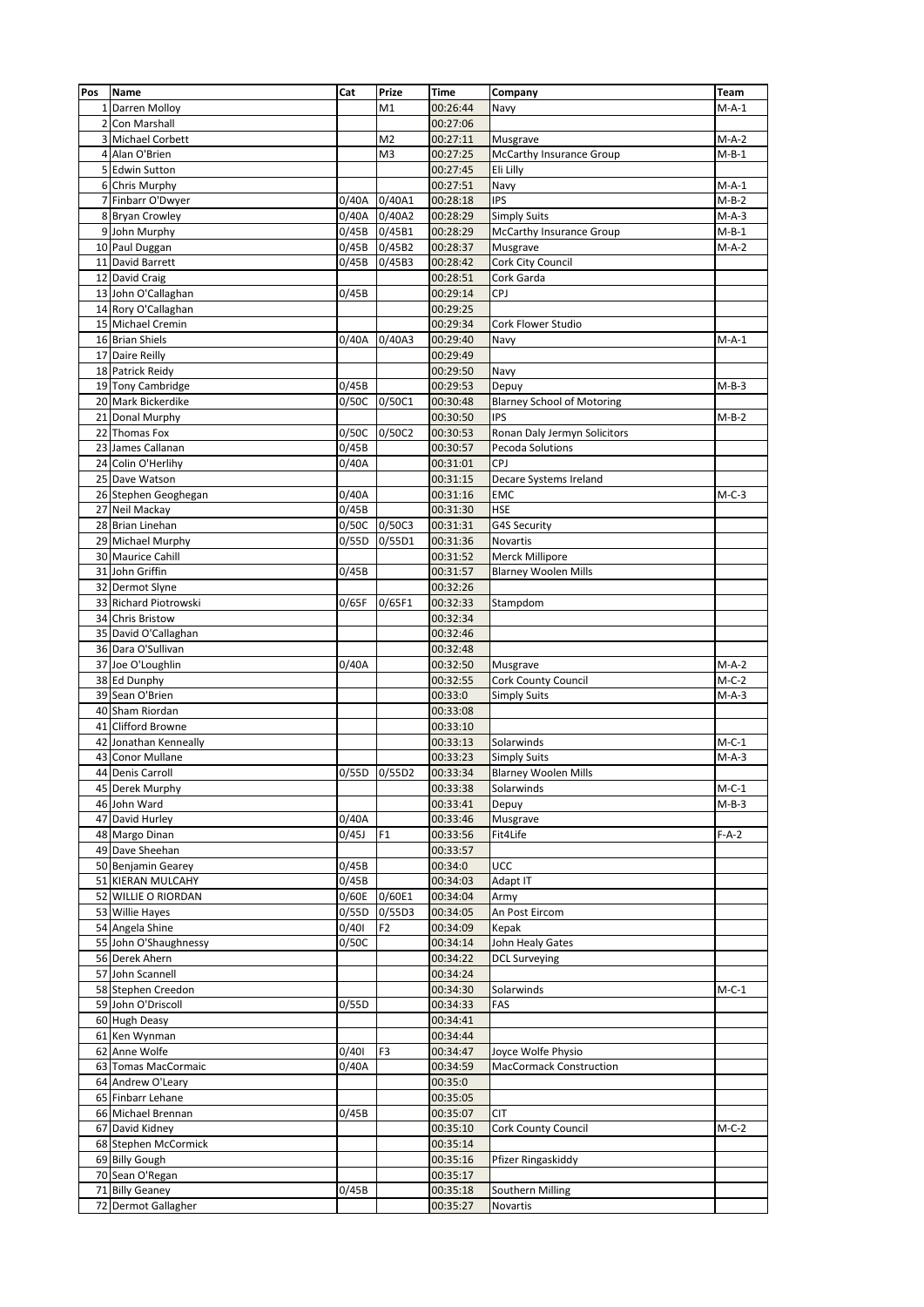| 73 John Santry                          |       |        | 00:35:29             | <b>EMC</b>                  | $M-C-3$ |
|-----------------------------------------|-------|--------|----------------------|-----------------------------|---------|
| 74 Norman Allen                         |       |        | 00:35:38             |                             |         |
| 75 Niall Buckley                        |       |        | 00:35:40             |                             |         |
| 76 John Delaney                         | 0/50C |        | 00:35:42             | Delaney                     |         |
| 77 Jerry Mc Carthy                      | 0/55D |        | 00:35:45             | Dept of Ed                  |         |
| 78 Joe Murphy                           | 0/60E | 0/60E2 | 00:35:48             | Cork County Council         | $M-C-2$ |
| 79 Barry Hogan                          | 0/40A |        | 00:35:51             | <b>GLC Roofing</b>          |         |
| 80 Gillian Cotter                       | 0/401 | 0/4011 | 00:35:52             | UCC                         | $F-A-1$ |
| 81 Gerard Murphy                        |       |        | 00:35:55             |                             |         |
| 82 Siobhan Holland                      | 0/35H | 0/35H1 | 00:35:56             | Novartis                    | $F-B-1$ |
| 83 Kevin Hassett                        |       |        | 00:36:01             |                             |         |
| 84 Gwen Conroy                          | 0/35H | 0/35H2 | 00:36:10             | Goldstar Telecom            |         |
| 85 Charles Russell                      | 0/40A |        | 00:36:14             | Moog                        |         |
| 86 Paul O'Mahony                        | 0/40A |        | 00:36:18             | Murphys Rock                |         |
| 87 Debbie McCarthy                      | 0/401 | 0/4012 | 00:36:19             | Market Place Surgery        |         |
| 88 Trevor Collins                       |       |        | 00:36:21             | VMware                      |         |
| 89 Paul O'Connell                       |       |        | 00:36:22             |                             |         |
| 90 Maria Murray                         |       |        | 00:36:29             | Solarwinds                  |         |
| 91 John Hayes                           | 0/55D |        | 00:36:33             | FAS                         |         |
| 92 Maeve O'Riordan                      |       |        | 00:36:35             | <b>Merck Millipore</b>      | $F-B-2$ |
| 93 Liam Aherne                          |       |        | 00:36:41             | EMC                         | $M-C-3$ |
| 94 Noel O'Connor                        | 0/55D |        | 00:36:41             | <b>EMC</b>                  |         |
| 95 Alan Buckley                         |       |        | 00:36:42             |                             |         |
| 96 John McCarthy                        |       |        | 00:36:43             |                             |         |
| 97 Andrew O'Farrell                     | 0/60E | 0/60E3 | 00:36:47             | Pfizer Ringaskiddy          |         |
| 98 Donal O'Donoghue                     | 0/45B |        | 00:36:50             | <b>NSC</b>                  |         |
| 99 Marie Kissane                        |       |        | 00:36:52             | Eli Lilly                   |         |
| 100 John O'Mahoney                      |       |        | 00:36:54             | VMware                      |         |
| 101 Ita Kerwin                          |       |        | 00:37:0              |                             |         |
| 102 David Whoriskey                     |       |        | 00:37:03             | Navy                        |         |
| 103 Pat Milner                          |       |        | 00:37:06             |                             |         |
| 104 Mark Flavin                         | 0/40A |        | 00:37:06             | Pfizer Ringaskiddy          |         |
| 105 Dolores Duffy                       | 0/45J | 0/45J1 | 00:37:07             | Little Island Dental        |         |
| 106 Irene Eighan                        | 0/35H | 0/35H3 | 00:37:13             | Novartis                    | $F-B-1$ |
| 107 Peter Herlihy                       |       |        | 00:37:17             |                             |         |
| 108 Marie Gillman                       | 0/50K | 0/50K1 | 00:37:34             | Merck Millipore             | $F-B-2$ |
| 109 Killian O'Leary                     |       |        | 00:37:35             |                             |         |
| 110 Breeda Herlihy                      | 0/401 | 0/4013 | 00:37:50             | UCC                         | $F-A-1$ |
| 111 Ken Higgs                           | 0/65F | 0/65F2 | 00:37:53             | UCC                         |         |
| 112 Paul Deasy                          |       |        | 00:37:55             |                             |         |
| 113 Brendan Tobin                       | 0/40A |        | 00:38:05             | <b>TISL</b>                 |         |
| 114 David Piper                         |       |        | 00:38:11             |                             |         |
| 115 Aidan Kelleher<br>116 Treasa Morgan |       |        | 00:38:18             |                             |         |
| 117 Dave Herlihy                        | 0/45B |        | 00:38:25<br>00:38:30 | CIT<br>Murphys Rock         |         |
| 118 Leonie Dolan                        |       |        | 00:38:31             |                             |         |
| 119 Kevin Twomey                        |       |        | 00:38:32             | Super Joggers<br>Solarwinds |         |
| 120 David O'Riordan                     |       |        | 00:38:36             | UCC                         |         |
| 121 Noel McCarthy                       |       |        | 00:38:46             |                             |         |
| 122 Frances O'Connor                    | 0/55L | 0/55L1 | 00:38:46             | Dept of Ed                  |         |
| 123 Anthony Walsh                       | 0/50C |        | 00:38:50             | <b>Sisk Builders</b>        |         |
| 124 Declan O'Hanlon                     | 0/40A |        | 00:38:51             | Kerry Biosciences Ltd       |         |
| 125 Sam Moursy                          | 0/45B |        | 00:38:54             | Eli Lilly                   |         |
| 126 Teresa Barrett                      |       |        | 00:38:54             |                             |         |
| 127 Timmy O'Sullivan                    |       |        | 00:39:0              |                             |         |
| 128 Valerie Lynch                       | 0/401 |        | 00:39:03             | Goldstar Telecom            |         |
| 129 Gillian Byrne                       | 0/35H |        | 00:39:03             | Eli Lilly                   |         |
| 130 Jimmy Murray                        | 0/65F | 0/65F3 | 00:39:07             | <b>HSE</b>                  |         |
| 131 Brendan Murray                      |       |        | 00:39:10             |                             |         |
| 132 Christy Murphy                      | 0/60E |        | 00:39:11             | Cork City Ford Centre       |         |
| 133 Maude Kelleher                      |       |        | 00:39:21             | Nash Brothers Electrical    |         |
| 134 Andrew Geaney                       | 0/55D |        | 00:39:24             | Apple                       |         |
| 135 Kerry Constant                      | 0/60E |        | 00:39:26             | Irish Oxygen Co Ltd         |         |
| 136 Gerard Enright                      |       |        | 00:39:32             |                             |         |
| 137 Brendan Deane                       | 0/45B |        | 00:39:35             | CIT                         |         |
| 138 Antonio Hervas                      |       |        | 00:39:38             |                             |         |
| 139 Cormac Cahill                       | 0/40A |        | 00:39:42             | McCarthy Insurance Group    | $M-B-1$ |
| 140 Adrian Trant                        |       |        | 00:39:44             |                             |         |
| 141 Nora Corcoran                       |       |        | 00:39:44             |                             |         |
| 142 Trish Murphy O'Connor               | 0/401 |        | 00:39:48             | Happy Feet                  |         |
| 143 Mary Cotter                         | 0/50K | 0/50K2 | 00:39:50             | Fit4Life                    | $F-A-2$ |
| 144 Donie O'Connell                     | 0/65F |        | 00:39:54             | Midleton Town Council       |         |
| 145 Steve Buckley                       |       |        | 00:39:55             | Legal IT                    |         |
|                                         |       |        |                      |                             |         |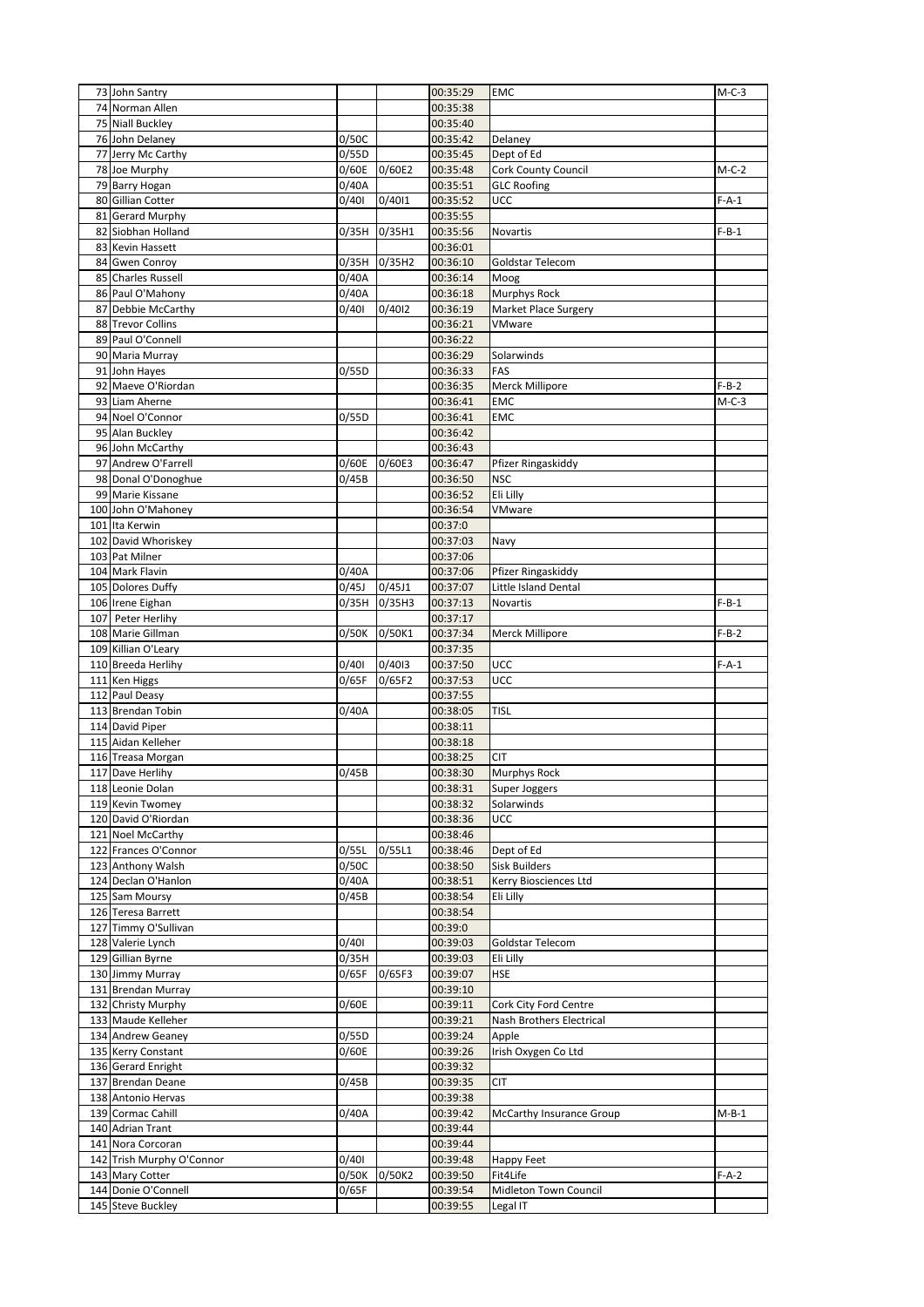| 146 Evan Twomey                               |       |        | 00:40:09             |                              |         |
|-----------------------------------------------|-------|--------|----------------------|------------------------------|---------|
| 147 Anthony Mahony                            | 0/40A |        | 00:40:15             | Depuy                        | $M-B-3$ |
| 148 David Burke                               | 0/45B |        | 00:40:17             | UCC                          |         |
| 149 Deirdre Quinlan                           | 0/50K |        | 00:40:21             | <b>DEM Enterprises</b>       |         |
| 150 Eugene McCarthy                           | 0/40A |        | 00:40:22             | Cleancork.ie                 |         |
| 151 Maire Walsh                               |       |        | 00:40:23             | Cork County Council          |         |
| 152 Eileen Buckley                            | 0/50K |        | 00:40:28             | Cork Shops                   |         |
| 153 Louise Barry                              | 0/35H |        | 00:40:31             | Midleton Town Council        |         |
| 154 Paula Collins                             |       |        | 00:40:32<br>00:40:33 | Ronan Daly Jermyn Solicitors |         |
| 155 Grainne Clifford<br>156 Mary Clare Healey | 0/45J | 0/45J2 | 00:40:35             | Avondhu MF                   |         |
| 157 Dolores Casey Gibbons                     | 0/401 |        | 00:40:35             | <b>Cork County Council</b>   |         |
| 158 Aaron Scott                               |       |        | 00:40:36             |                              |         |
| 159 John Walsh                                |       |        | 00:40:37             |                              |         |
| 160 Betty McKenzie                            | 0/50K |        | 00:40:38             | Dept of Ed                   |         |
| 161 Kitty Harrington Buckley                  | 0/50K |        | 00:40:43             | HSE                          |         |
| 162 Marion Lyons                              | 0/60M | 0/60M1 | 00:40:49             | Fit4Life                     |         |
| 163 Joseph Martin                             |       |        | 00:40:53             |                              |         |
| 164 Patrick Finch                             |       |        | 00:40:58             | <b>CIT</b>                   |         |
| 165 Aine Murphy                               | 0/55L | 0/55L2 | 00:41:02             | UCC                          |         |
| 166 Bebhinn Kelleher                          |       |        | 00:41:11             | Nash Brothers Electrical     |         |
| 167 Rick Spencer                              | 0/45B |        | 00:41:15             | Eli Lilly                    |         |
| 168 Michael Dooley                            | 0/45B |        | 00:41:27             | IPS                          | M-B-2   |
| 169 John Herlihy                              |       |        | 00:41:33             |                              |         |
| 170 Colm Harrington                           |       |        | 00:41:34             |                              |         |
| 171 Tracy Plunkett                            |       |        | 00:41:39             | Fireblock                    |         |
| 172 Pat King<br>173 Rory McCarthy             |       |        | 00:41:40<br>00:41:50 |                              |         |
| 174 Mick McGregor                             |       |        | 00:41:56             |                              |         |
| 175 Vicky Crean                               |       |        | 00:41:57             |                              |         |
| 176 Brian Crean                               |       |        | 00:42:05             |                              |         |
| 177 Tara Horgan                               | 0/401 |        | 00:42:05             | Ronan Daly Jermyn Solicitors |         |
| 178 Roisin O'Mahony                           |       |        | 00:42:05             |                              |         |
| 179 Brendan Hayes                             | 0/60E |        | 00:42:06             | FAS                          |         |
| 180 Ruairi DeBarra                            |       |        | 00:42:16             |                              |         |
| 181 Edel O'Donnell                            |       |        | 00:42:18             | O'Donnell                    |         |
| 182 Kevin O'Driscoll                          | 0/60E |        | 00:42:22             | Pfizer Ringaskiddy           |         |
| 183 Aoife O'Driscoll                          |       |        | 00:42:24             |                              |         |
| 184 Donal Foley<br>185 Willie Gould           | 0/40A |        | 00:42:30<br>00:42:31 | <b>IPS</b>                   |         |
| 186 Christopher Cashman                       |       |        | 00:42:32             | Army                         |         |
| 187 Patricia O' Herlihy                       | 0/35H |        | 00:42:38             | <b>Brookfield</b>            |         |
| 188 Barry Slye                                |       |        | 00:42:53             | Depuy                        |         |
| 189 Olga O'Sullivan                           | 0/35H |        | 00:42:53             | EMC                          |         |
| 190 Sinead O'Donoghue                         |       |        | 00:43:03             |                              |         |
| 191 Louise Masters                            | 0/35H |        | 00:43:07             | Cork Garda                   |         |
| 192 Bernie Twomey                             | 0/401 |        | 00:43:11             | Midleton Town Council        |         |
| 193 Maretta Brennan                           | 0/45J | 0/45J3 | 00:43:13             | CIT                          |         |
| 194 Frank Linehan                             | 0/60E |        | 00:43:24             | The Owl Printer              |         |
| 195 Carmel Geaney                             | 0/55L |        | 00:43:26             | Apple                        |         |
| 196 Eugene McVeigh<br>197 Sarah Ruddy         | 0/55D |        | 00:43:30<br>00:43:40 | EMC                          |         |
| 198 Tom Carroll                               | 0/50C |        | 00:43:44             | UCC                          |         |
| 199 MaryAnne Ryan                             |       |        | 00:43:50             |                              |         |
| 200 Marie Ryan                                | 0/45J |        | 00:44:01             | SWS                          |         |
| 201 Patrick McGrath                           |       |        | 00:44:07             |                              |         |
| 202 Marie Moynihan                            | 0/45J |        | 00:44:09             | Solarwinds                   |         |
| 203 Breda Kenny                               | 0/401 |        | 00:44:24             | CIT                          |         |
| 204 Frank Lingwood                            |       |        | 00:44:25             |                              |         |
| 205 Carol Sinnott                             | 0/35H |        | 00:44:28             | UCC                          |         |
| 206 Fiona O'Riordan                           |       |        | 00:44:30             |                              |         |
| 207 Una Ryan                                  |       |        | 00:44:33             |                              |         |
| 208 Justin Doran                              |       |        | 00:44:39             |                              |         |
| 209 Emma Reilly<br>210 Colette Ryan           |       |        | 00:44:47<br>00:44:47 |                              |         |
| 211 Marie Radley                              |       |        | 00:44:50             |                              |         |
| 212 Louise O'Connor                           |       |        | 00:44:50             | EMC                          |         |
| 213 Eimear Lambe                              |       |        | 00:44:51             | Merck Millipore              |         |
| 214 Maire Ui Chonghaile                       | 0/55L |        | 00:44:56             | Dept of Ed                   |         |
| 215 Yvonne Gough                              | 0/45J |        | 00:44:57             | Pfizer Ringaskiddy           |         |
| 216 Conor Burke                               |       |        | 00:45:02             |                              |         |
| 217 Danielle Dubais                           |       |        | 00:45:13             | Murphys Rock                 |         |
| 218 Paul Kelleher                             | 0/45B |        | 00:45:21             | EMC                          |         |